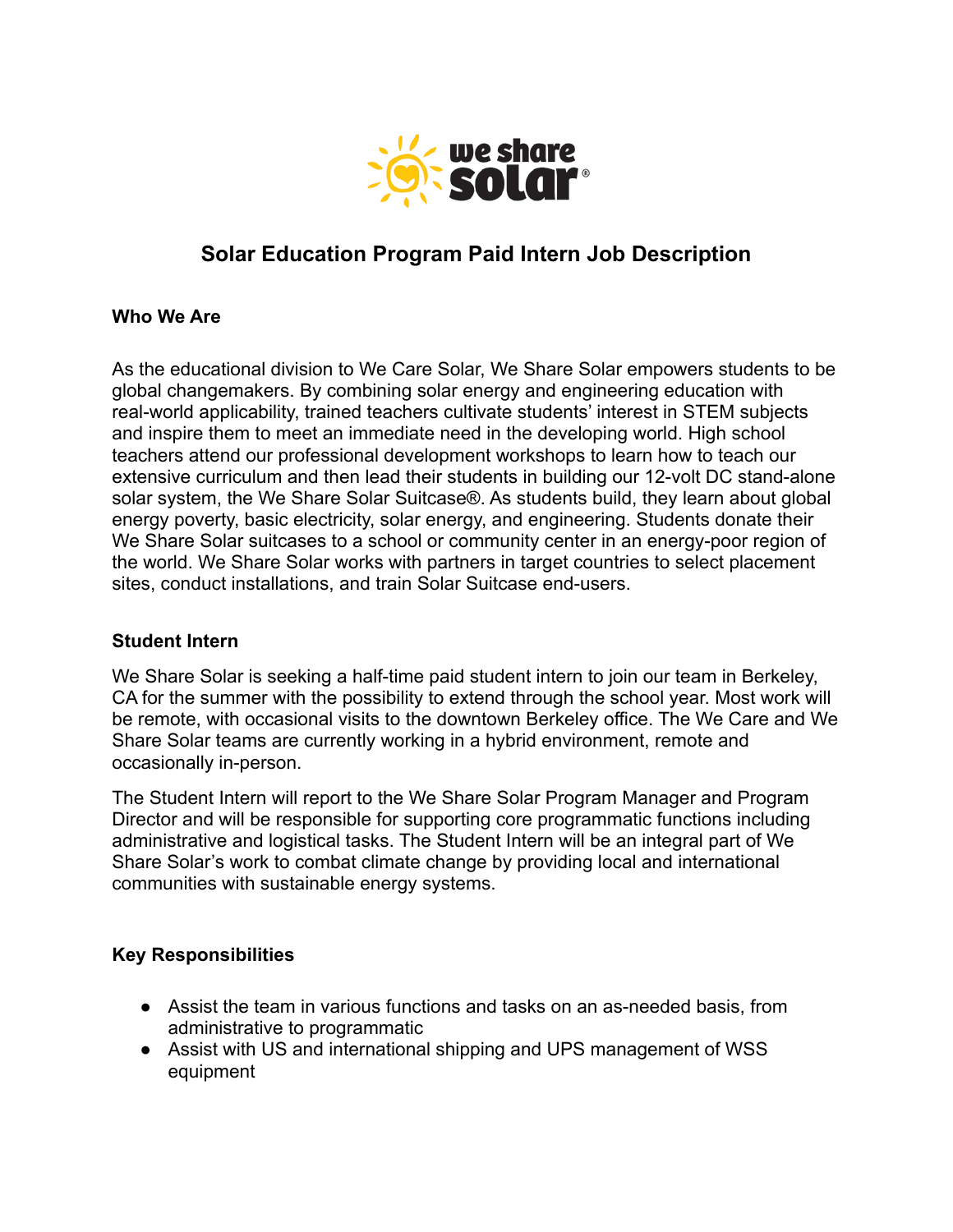- Support with creating and communicating East African Solar Suitcase installation reports
- Aid Program Director with social media content creating and posting
- Support with editing and managing Solar Suitcase sustainable energy curriculum in the online Thinkific platform
- Assist with planning and implementation of in person and online teacher workshops

# **Requirements**

- Current, or recently graduated student at an accredited college or university
- Experience supporting with administrative tasks
- General experience with social media and management systems preferred
- Deep passion for people and the We Share Solar mission
- Highly organized with flexibility & the willingness to tackle a wide range of tasks simultaneously
- Strong sense of teamwork and the ability to work collaboratively with other staff members
- Strong written & oral communications skills
- Self-starter who can work independently
- Technologically savvy
- Competency in Microsoft Office, Google Suite and Gmail

# **You'll Impress Us if You Have…**

- Knowledge in solar engineering and/ or basic engineering skills
- Background in sustainable energy and climate change education
- Non-profit experience
- Cross cultural experience

# **What We Offer**

- **Mission-driven work**. The mission of We Share Solar is to equip students for the future through solar energy education with real world impact.
- **Flexible work schedule**. We pride ourselves on offering a flexible and fun environment while achieving our mission. You'll have autonomy to create a schedule that brings your best work, including working remotely.
- **Strong culture**. A working environment that values humility, integrity, inclusion, professional growth, and learning.
- **Talented and dedicated team**. A collaborative, hard-working, international team that is willing to do what it takes to get the job done, is committed to learning and improving, but laughs often and creates time for having fun.
- **Pay.** This is an hourly position at \$20/hour

# **Equal Opportunity Employer**